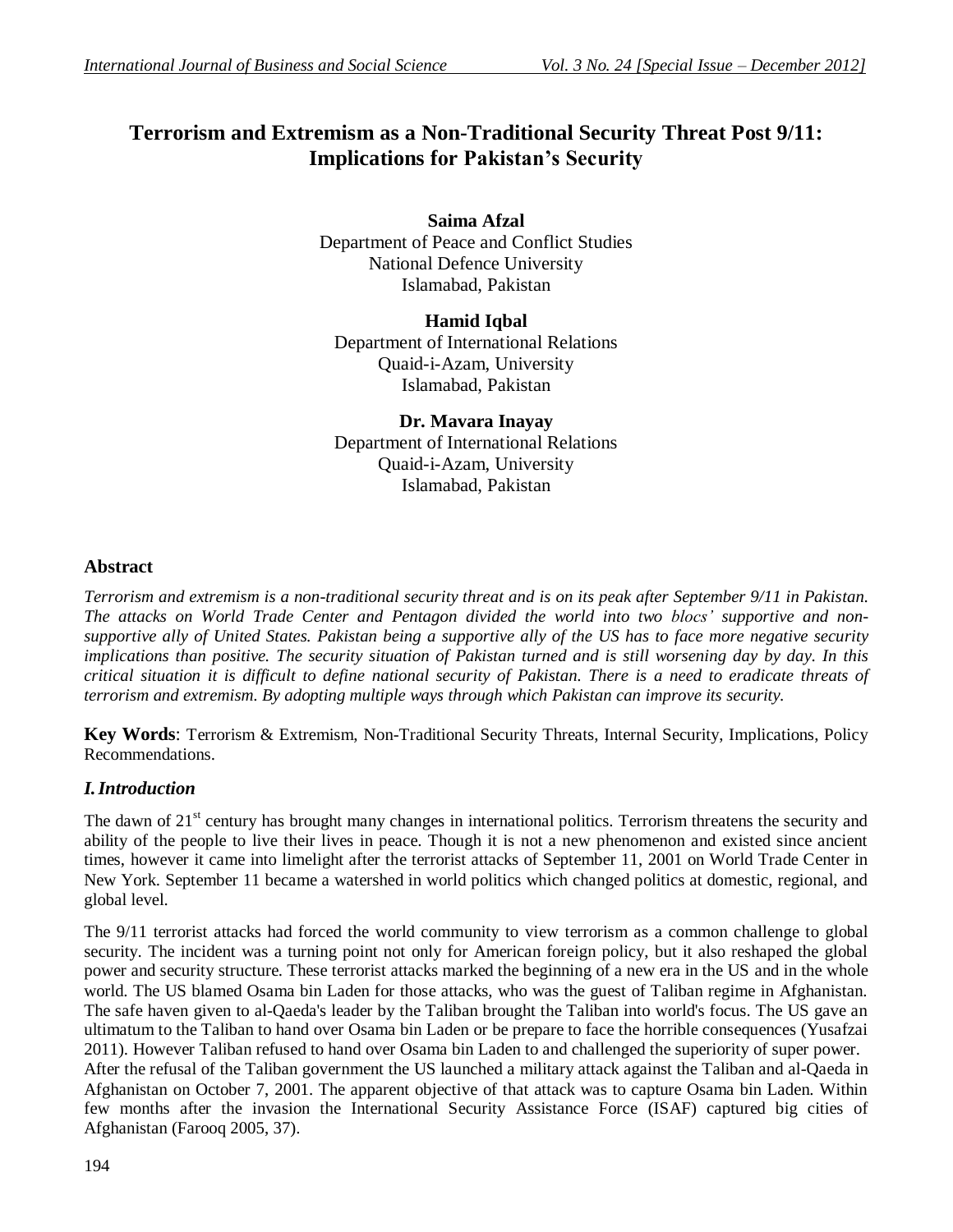Since the last decade, the US struggled to subdue and defeat the Taliban and Al-Qaeda with the assistance of coalition forces, but could not succeed. The Taliban resorted to full scale guerrilla warfare against Allied Forces. They conducted surprise suicide attacks on Allied Forces, in which numbers of allied forces were killed. Thus US were denied victory in Afghanistan, which came quite unexpected for the US leadership (Moonis 2005, 22). The Global War on Terror (GWOT) effects Pakistan's security environment more than any other state in the

world. The events of 9/11 had brought dramatic changes not only in foreign policy of Pakistan but also drastically disturbed the security scenario of Pakistan. Former President Musharraf was compelled to extend full support to America in the ensuring war against terrorism. This support builds strong relationship between two states. Pakistan has assumed a central and active role in the war on terrorism. Pakistan has used this situation of improved relations to pursue a broad series of issues.

The main purpose of this study is to explore how terrorism and extremism are threatening Pakistan's security? How terrorism and extremism is rooted in Pakistani society? Further it describes how it is threatening the security of Pakistan? It also elaborates that how it threatens national and human security of Pakistan? There are also conclusionary remarks with some viable solutions for improving greater understanding and how to live in peace in a multiple society like Pakistan? Before going in details it is necessary to know that what terrorism is.

#### *2. Definition and Causes of Terrorism*

The word 'Terrorism' has no agreed definition, the scholars and academicians have defined it in different ways. According to Webster's Dictionary terrorism is defined as 'systematic use of violence, terror, and intimidation to achieve an end' (Webster Dictionary 1984, 434). The United States code defines terrorism as, 'premeditated, politically motivated violence perpetrated against noncombatant targets by sub national groups or clandestine agents, usually intended to influence an audience' (United States Code 2656f). The European Union defines terrorism as 'seriously intimidating a population, or destabilizing or destroying the fundamental political, constitutional economic or social structure of a country or international organization' (Ahmed 2000, 131). Terrorism can be viewed as a non-traditional form of conflict, a mode of violent protest, a political message through violent acts and a violent act symbolizing a struggle (Sittar 2009, 2).

The OIC's 9/11 statement also drew attention to another initiative, the OIC Convention on Combating Terrorism, approved in 1999. (Patrick 2011). The the OIC Convention on Combating Terrorism includes defines terrorism as 'any act of violence or threat thereof notwithstanding its motives or intentions perpetrated to carry out an individual or collective criminal plan with the aim of terrorizing people or threatening to harm them or imperiling their lives, honor, freedoms, security or rights or exposing the environment or any facility or public or private property to hazards or occupying or seizing them, or endangering a national resource, or international facilities, or threatening the stability, territorial integrity, political unity or sovereignty of independent States' [\(http://cnsnews.com/news/article/islamic-bloc-declines-condemn-all-terrorism\)](http://cnsnews.com/news/article/islamic-bloc-declines-condemn-all-terrorism). However, 'Peoples' struggle including armed struggle against foreign occupation, aggression, colonialism, and hegemony, aimed at liberation and self-determination in accordance with the principles of international law shall not be considered a terrorist crime' ( [http://cnsnews.com/news/article/islamic-bloc-declines-condemn-all-terrorism\)](http://cnsnews.com/news/article/islamic-bloc-declines-condemn-all-terrorism). All this shows clearly that every state and organization had[s] defined terrorism in its own way to serve their own interest and they are yet not agree on a particular definition.

Terrorism has deep roots in Pakistani society due to number of causes that includes bad governance, marginalization of rural areas, delay and unavailability of justice and easy access to weapons (Khan 2010, 13). Moreover geographical locations make it vulnerable to terrorist threats. Extremism in any society according to researchers is due to poverty, unemployment, weak law and order, health and illiteracy. Socio-economic problems lead towards extremism because when these problems are combined they provide ground for terrorists (Ahmed 2000, 132).

The Pakistan society is governed in such a way that it becomes difficult for a layman to earn his livelihood in an honorable way, in both military and civilian regimes. People feel deprived of their rights and they look for short cuts for becoming rich in order to get rid of frustration. All these factor lead towards extremism and terrorism in any society. Fahmida Mirza, Speaker National Assembly is of the opinion that 'terrorism and extremism are the biggest threats to the security, peace and stability in the region and poverty, illiteracy and unemployment are the main causes' (Mirza 2009).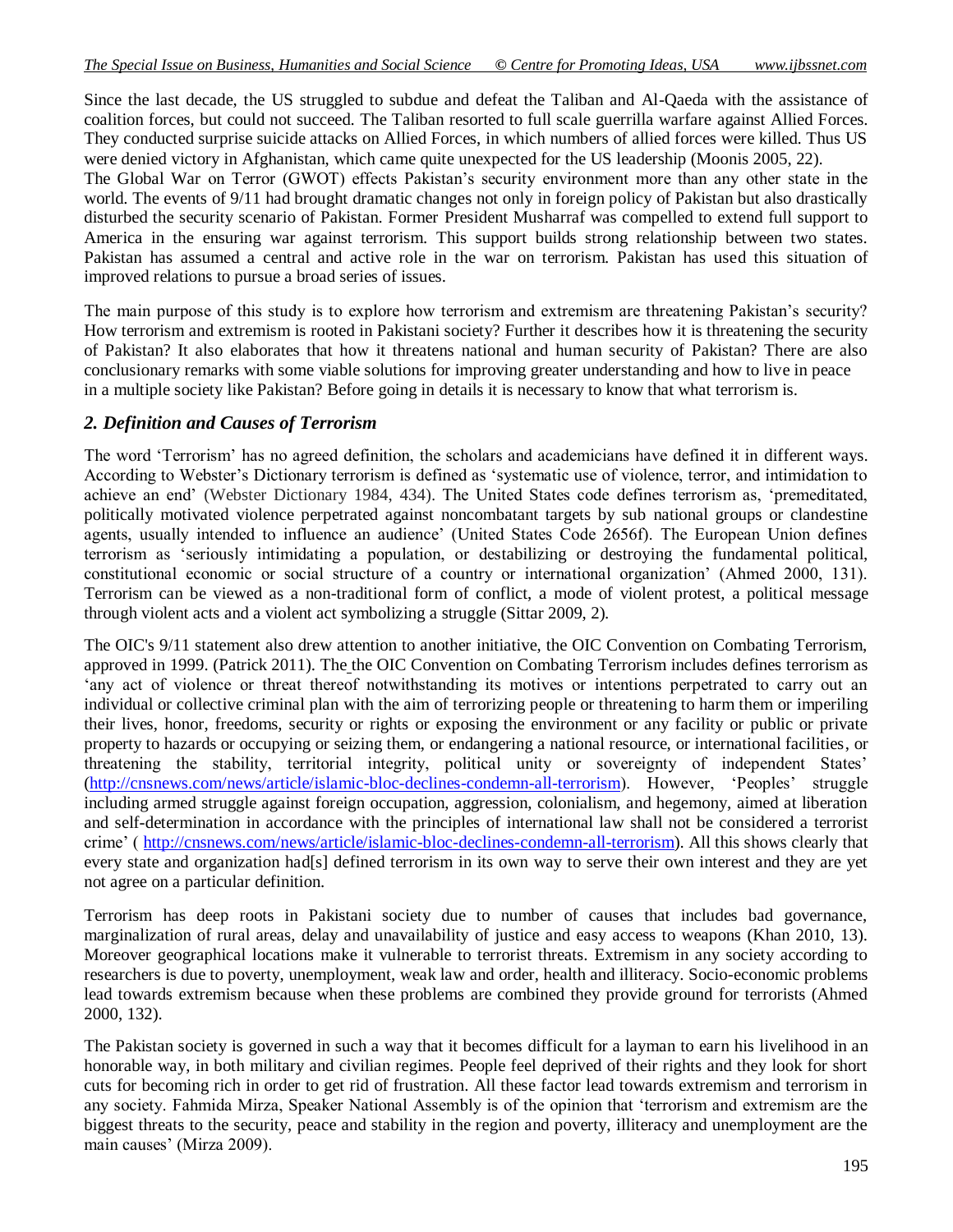# *3. Background and Motivation*

Pakistan was free the clutches of extremism and terrorism and was limited to sporadic and specific acts of religious and sectarian nature. However, the Iranian revolution and its counter revolutionary forces, Afghan Jihad culture and the Taliban Regime have negatively affected Pakistan society. In the late 1970s and 1980s, General Zia's Islamization process gave Pakistan a new ideology (Saima et al. 2012). During his regime many Madrassas were established which were later used as centers for Afghan Jihad. Jihadi culture thus established its roots in our society and gained a favorable support of politico-religious parties (Sultan 2006, 6).

In the 1970s and 1980s Islamization became main tool of Pakistan's internal foreign policy. It became an ally of the US against the Soviets in 1979 to curtail the growing influence of communism (Malik 2009, 17). After the Soviet defeat in Afghanistan and a long struggle between the Afghan Mujahidin a new force came to the forefront in Afghanistan in the form of Taliban. Pakistan was the main source of Taliban to be in contact with the outside world. Then the 9/11 incident occurred and Pakistan turned her back on Taliban and appeared as a frontline state to support the US in its policy to combat terrorism and to hunt the remnants of Taliban and Al-Qaeda network (Hamid 2011).

Terrorism and extremism had become the biggest challenge to Pakistan after it emerged as a reaction to the US invasion of Afghanistan in the wake of 9/11. Federally Administered Tribal Area (FATA) of Pakistan became breeding grounds of extremism from where terrorists and extremists spread throughout Pakistan in the name of religious activism (Malik 2009, 18). Terrorism and extremism today seemed as a new security threat to Pakistan. Due to the advancement of technology and globalization terrorists has resources and access to the latest knowhow in technology and information. Pakistan is facing numerous domestic threats due to its role in Afghanistan.

The presence of foreign troops on Pak- Afghan border condemned widely inside Pakistan, as it is believed to be a threat to state security and sovereignty. The terrorism/extremism now plaguing Pakistan is primarily 'Home Grown' influenced by foreign hands. The seeds of this virus were planted during the late 1970s as a state policy which continued unabated till 9/11 (Amir 2010). Today, Pakistan might be able to manage and control this menace being part of a larger team, but in the post-war Afghanistan being projected, it will be bound to face such challenges in isolation, while the projected nature of the crises could be very serious.

## *4. Terrorism and Extremism: Threat to the Security of Pakistan*

Being a partner of US in war against terrorism Pakistan suffered a lot. 9/11 was only one terrorist incident the US territory but inside Pakistan numbers of such incidents have been observed, which deteriorated the law and order situation of country. No part of the country is safe due to bombing and suicide attacks of terrorism. Pakistan's troubled economic conditions, fluid political setting, and perilous security circumstances presents serious challenges to Pakistan's security.

On the economic front, Islamabad faces crises that erode their options. Investors are afraid of investing in Pakistan due to instability. Even Pakistan's own investors, traders and industrialists are reluctant to invest here and prefer to do investment in such countries where they receive handful profit. This directly increases our public resentment. Pakistan's economic performance does not appear to be bright in the wake of the prevailing turmoil, rising terrorist violence, political uncertainties and growing Talibanization of the society.

In addition, feeling insecurity from terrorism and the worst kind of law and order situation the intelligentsia of Pakistan is moving in search of a better and safe future to countries such as Canada, Australia, America, England, United Arab Emirate and South Africa (Jaffar Askari 2008). According to an estimate the brain drain of roughly six million Pakistanis has taken place in the last three decades (Jaffar Askari 2008).

On the political front, a weak civilian leadership, ongoing power struggles between the executive and judiciary, and discord in federal-provincial relations all serve to hamper effective governance. This directly inflicts unemployment, inflations, and reluctant of the investors to do investments. This also leads towards political bargaining in order to run the government in center and in provinces. Such political bargaining leads power sharing and are a burden on the economy of a developing country like Pakistan (Murphy et al. 2009, 7).

On the security front Pakistan is a safe haven for multiple armed Islamist insurgencies. After 9/11 Pakistan has made a quick decision to join hands with the international community to combat terrorism.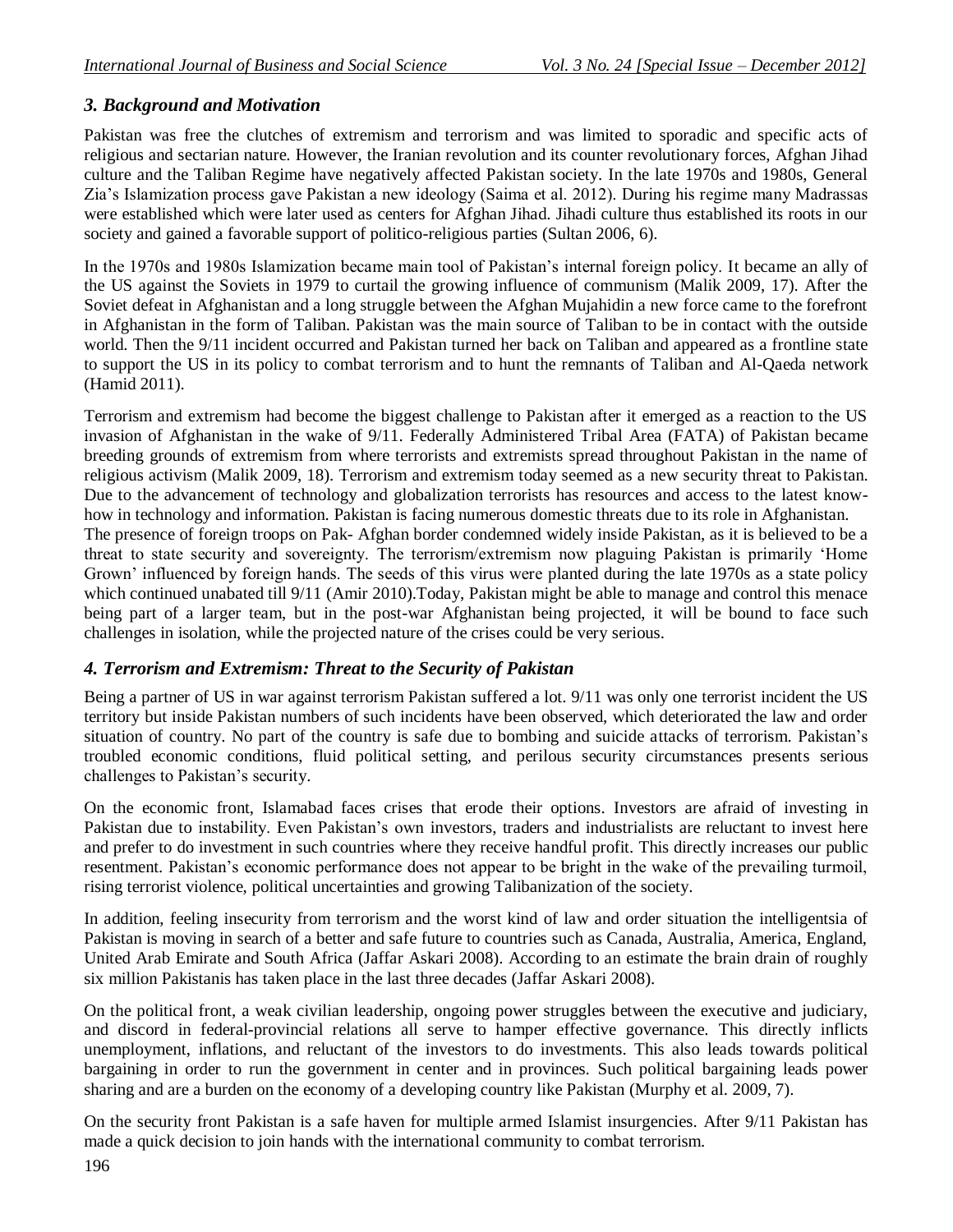The diversion in Pakistan's policy towards Afghanistan offers opportunities as well as challenges for the state. It had created violence and political agitation, particularly FATA, Khyber Pakhtunkhwa (KPK) and in Baluchistan. It also provided an opportunity to anti-government elements to use the ignited situation to their own advantage.

Pakistan has failed to meet the needs of its own citizens. Weak governance and over-reliance on military solutions have contributed to political turmoil and a build-up of extremism. Al Qaeda forces and their allies remain active on Pakistani territory (Hathway 2010). This connectivity between Al Qaeda and Pakistani Taliban is one of the main source of instability inside Pakistan. This connectivity leads to suicide attacks and bomb blasts everywhere in Pakistan. It got momentum in the upcoming years. Pakistan witnessed more than dozen attacks against its military, security forces, government officials and civilians. On September 3, 2008, for the first time in 60 years of independence, Pakistan faced a direct military attack by external armed forces, other than India (Malik 2009, 19). It was an alarming situation for Pakistan's security and sovereignty.

Talibanization promoted the culture of terrorism in Pakistan that includes ambushes on armed forces by Tehrik-e-Taliban Pakistan (TTP), target killing of religious, political and civil society figures, scholars and doctors, blowing up schools, offices of NGOs, bridges and pillions, suicide attacks in mosques and other important places. So far more than 35000 Pakistani have lost their lives in different incidents of terrorism including the loss of 5000 armed men. During 2010 alone there have been 2113 militant and sectarian attacks killing 2913 people and injuring another 5824 (Rana 2011, 2).

Tribal people suffered from the basic needs, poor economic and social condition and weak institutions are present there. FATA is the most backward region of Pakistan and 60% of its population is living below poverty lines. This deprivation and poverty played a vital role in the growing militancy in the region (Ali 2011, 76). FATA has been considered as a strategic depth of Pakistan and as the legitimate area of country's territories. In fact, it has been the part of Pakistan's foreign policy to protect and secure its borders and to make no compromise on its national objectives. The protection of the whole country depends on securing the FATA which is the gateway to Pakistan's territorial integrity and governance (Hilali 2010, 67).

Until 9/11 there was no single suicide attack neither in FATA, nor in KPK and nor elsewhere in Pakistan. In KPK and FATA suicide terrorism only began after 2004, when armed conflict started in Waziristan (Chari 2011, 52- 53). The Taliban used these areas because they want it under their control and the objectives of these attacks was to ensure that no other institution questions the Taliban's writ. Initially he bordering districts like Bannu, DI Khan, Kohat and even Peshawar did not have the Taliban presence. With the passage of time Taliban used a suicide terrorism strategy in these settled districts mostly bordering FATA. The primary objective of the Taliban was to weaken state authority, damage morals of its armed forces as well as to take revenge for the military operations in FATA (Chari 2011, 54). The Taliban also engaged in suicide attacks in all parts of Pakistan, mainly in Punjab, KPK and Islamabad as a castigation of military operation in FATA and Swat. Their main target was security forces.

Before 2004 Punjab was limited to sectarian violence. In the succeeding year it also witnessed the spike of terrorist activities. The year 2007 proved to be the most violent and unstable year in Pakistan's history, as these incident spread to other district of Pakistan. Elections were expected to be held on January 8, 2008. The election campaign was in full swing. On December 27, Benazir Bhutto during her election campaign in Liaqat Bagh (Rawalpindi) was unexpectedly assassinated. This was a brutal incident in Pakistan's history. When an assassin opened fire on her with a hand gun while the other detonated a bomb strapped to his body. Bhutto's assassination sparked an increase in violence in society (PIPS Report 2008). Normal life was suspended for the next three days. Banks and shops were looted. Both public and private property was set on fire. Her assassination was marked as the worst street violence in Pakistan's history.

In Punjab 315 people were killed in 20 terrorist attacks. Those killed include 62 security officials. The worst terrorist incidents were suicide attacks at Moon Market in Lahore. More than 85 people were killed in these two attacks (Noor-ul-Haq 2011). During 2008, 12 suicide attacks occurred in Punjab. The Lashkr-e-Taayba (LeT) and the Jaish-e-Mohammad (JeM) draw a majority of their cadres from southern Punjab, and most of the suicides attackers are coming from there. The militants and commanders are also coming from Punjab (Noor-ul-Haq 2011).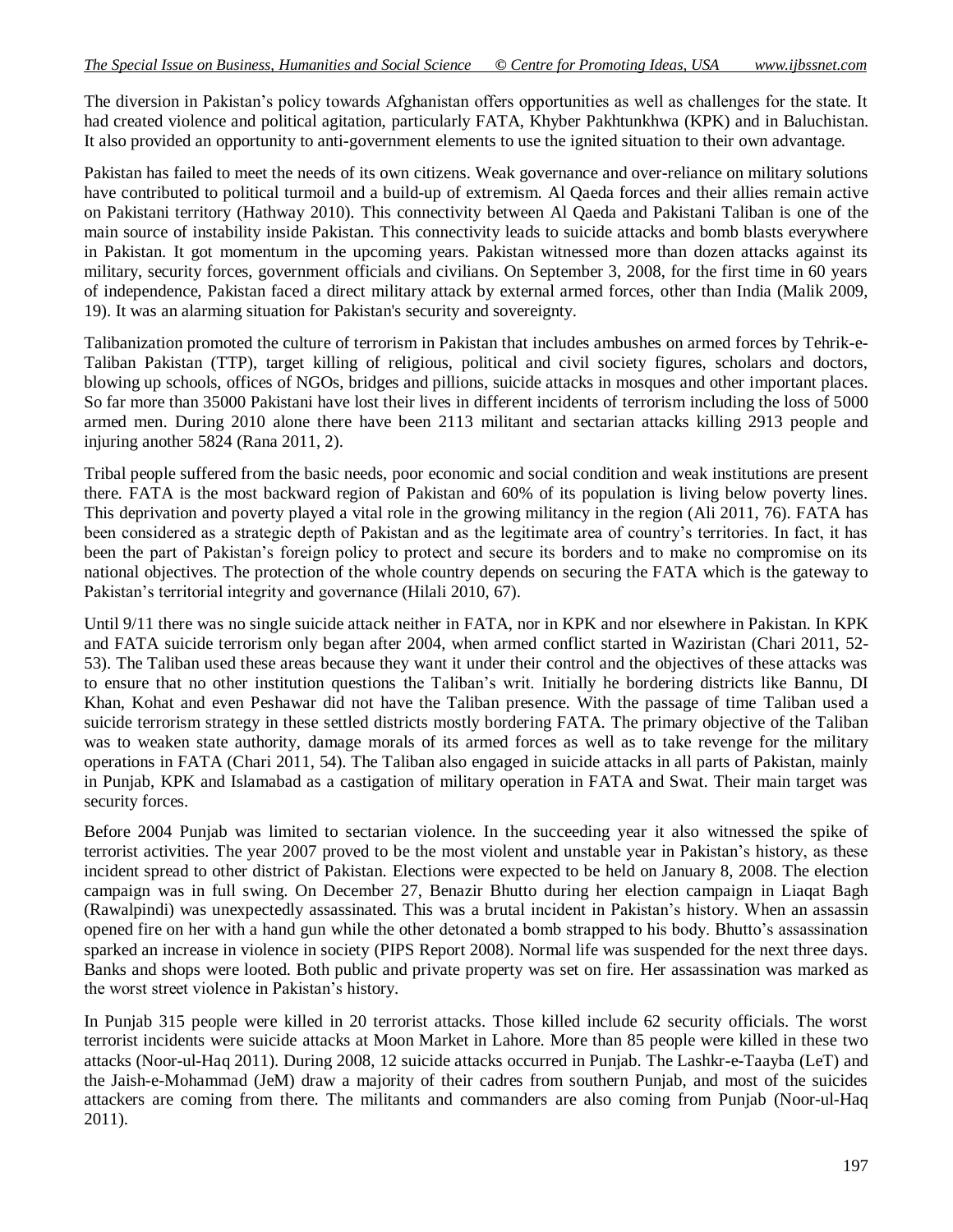The Lahore attack on the Sri Lankan cricket team on March 3, 2009 in which six police guards were killed and seven Sri Lankan players injured highlighted extremism and terrorism in Punjab (Firdous 2009, 50). This incident created bad image of Pakistan in international community. Till today International teams are reluctant to play in Pakistan. On December 4, 2010 at least 42 people were killed and 77 people were injured in firing and two suicide blasts at Parade Lane Mosque, near the Pakistani army's headquarters in Rawalpindi (Firdous 2009, 51).

Islamabad the capital of Pakistan didn't remain safe from the terror wave. Some of the important incidents include a suicide attack at the UN World Food Program (WFP) office. The capital witnessed an unprecedented drama as for the first time female students of religious Madrassas protested against the Government for the siege and raiding of the Lal Masjid (Red Mosque) which resulted in the deaths of 150 militants (Khan 2009, 92).

The Islamabad Marriott Hotel bombing occurred on September 20, 2008 when a [dump truck](http://en.wikipedia.org/wiki/Dump_truck) filled with explosives detonated in front of the [Hotel](http://en.wikipedia.org/wiki/Marriott_International) in which at least 54 people killed and at least 266 got injured ( Masood 2008). In this attack at least five foreign nationals were killed and fifteen others reportedly injured. The attack occurred just hours after [President](http://en.wikipedia.org/wiki/President_of_Pakistan) [Asif Ali Zardari](http://en.wikipedia.org/wiki/Asif_Ali_Zardari) made his first speech to the Pakistani [parliament](http://en.wikipedia.org/wiki/Parliament_of_Pakistan) (Indian Times 2008). The Marriott hotel was the most prestigious hotel in the capital, located near [government](http://en.wikipedia.org/wiki/Government_Buildings)  [buildings,](http://en.wikipedia.org/wiki/Government_Buildings) [diplomatic missions,](http://en.wikipedia.org/wiki/Diplomatic_missions) [embassies](http://en.wikipedia.org/wiki/Embassies) and [high commissions.](http://en.wikipedia.org/wiki/High_Commissioner_(Commonwealth))

On October 28, 2010 two suicide bombers targeted the new campus of the International Islamic University Islamabad (IIUI) killing at least six students and staff members and more than 29 got injured (Dawn 2010, 1). On January 4, 2011 Punjab Governor Salmaan Taseer was assassinated by his guard in Islamabad (Daily Times 2011). The reason behind his killing was her illicit support for a minority girl to be saved from the blame of blasphemy which is not a tolerable in Pakistani society.

Baluchistan has assumed a serious dimension particularly in the post Gwadar Scenario. Akbar Bugti's assassination, mineral resources, reservoirs of natural gas and coal are the vital issues which caused feeling of discrimination among people of the area. External factors like India and Iran and external terrorist's (liberation organization) like the Baluchistan Liberation Army (BLA) and Baluch liberation Front (BLF) etc are reported to be further aggravating the situation. Baluchistan enjoys extraordinary geostrategic importance since it is the hub between South, West and Central Asia. Another aspect of Baluchistan's strategic importance to the US is the role of China in deep sea Gwadar Port (Akram 2011, 8). All these factors contribute to the destabilization and terrorists activities in the region.

Sindh, the second largest province of Pakistan is also not safe from the germ of terrorism and extremism. On May 31, 2006 at least 24 worshippers were killed and 34 others sustained injuries when a high-intensity bomb exploded at a Shia mosque situated on the MA Jinnah Road in Karachi

[\(http://www.satporgtp/countries/pakistan/database/sect\)](http://www.satporgtp/countries/pakistan/database/sect). Ex Prime Minister Benazir Bhutto came back to Pakistan in July 2007 under a deal with Musharraf. She was welcomed by the massively rally in Karachi, but this rally became a target of the most lethal terrorist attack in which 140 people were killed and more than 500 got injured (Masood, 2008). The most disturbing development to engulf the province in general and Karachi in particular, are the phenomenon of targeted killings, the outcome of political maneuverings, religious differences, and ethnic hostilities.

#### *5. Terrorism and Extremism: Implications for Pakistan's Security*

In the wake of 9/11 attacks terrorism gained global importance. After 9/11 terrorism and extremism is at its peak in Pakistan and the security situation has been disastrous (Malik 2005, 23). In terrorist attacks thousands of people have lost their lives and many more injured. The situation is terrible all over the country but in FATA and KPK suffered due the rise in violence. In this terrible circumstance Pakistan needs cooperation and unity within the nation. In general the security condition of Pakistan is worsening day by day and there is need to undertake measures to solve these problems.

The Bush administration supported Pakistani army financially to instigate an operation in the tribal areas to handle with the rising danger of terrorism. It has shaken the security of Pakistan and raised the security challenges.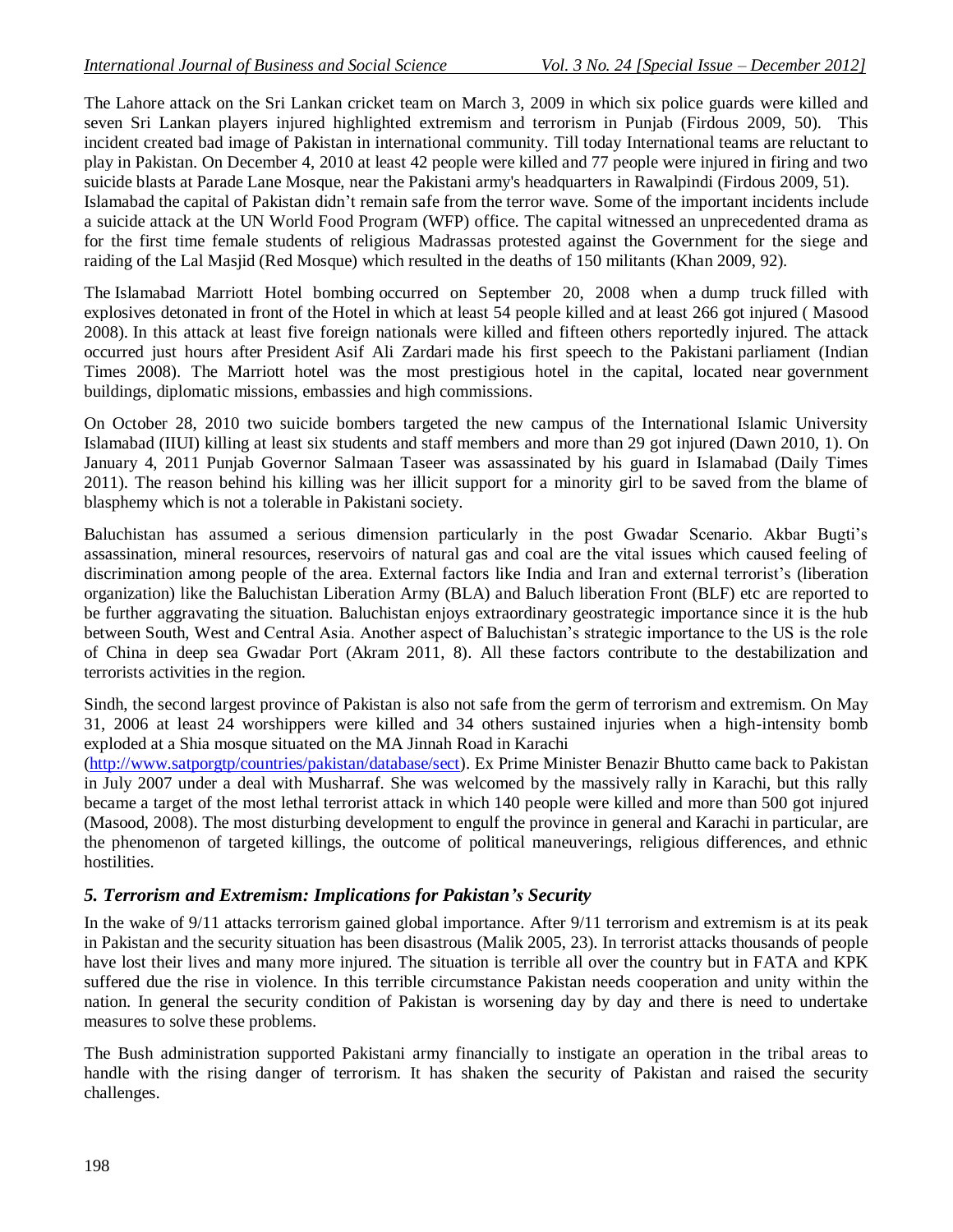Being a partner in the war against terrorism Pakistan was dragged to fight a war against ghost forces that endangered the national security of Pakistan. today the security Pakistan is in a dilemma because of a long list of security issues which include the killing of Osama bin Laden, the Raymond Davis episode, mistrust of US and other world powers over Pakistan, the rhetoric of 'Do More', the presence of Taliban and Al Qaeda remnants, the Indian enrolment particularly in Baluchistan and the threat associating potential nuclear terrorism with Pakistan (Rehman 2011, 38). That's why the war on terrorism brought Pakistan, a nuclear country to its knees. Although, Pakistan supports US in war against terrorism but it could not get its recognition of sacrifices and always had to face criticism from the US (Rehman 2011, 38). Moreover, the USA declared India as its strategic partner in South Asia rather than Pakistan (Rehman 2011, 38).

The launching of operations on the Pak-Afghan border for eliminating suspected terrorists has increased suicide bombing in Pakistan and no place has remains safe from these attacks and made Pakistan insecure and vulnerable. Although the first decade of war on terrorism has finished it made Pakistan more unstable than ever before. Five hundred bomb blasts has been witnessed in which more than 35,000 people have been killed and it has ruined the security of Pakistan (Rehman 2011, 40). In the present situation it is necessary to defuse the rising security threats that had gripped the national security of Pakistan. These are weakening the roots of Pakistan and also fading away the image of Pakistan both at home and globally as well.

At the  $10<sup>th</sup>$  anniversary of the 9/11 Pakistan highlighted the cost which she paid being a partner in the war against terrorism. According to the Wall Street Journal, the largest selling newspaper of the America, Pakistan has lost 21,672 civilian lives and 2,750 soldiers and 8,571 injured which portray the serious security challenge to the Pakistani government (Javed 2011, 85). It is really a grave situation for Pakistan and it failed to handle these security challenges. This is not only destroying the internal security infrastructure of Pakistan but also hamper her economically.

Though Pakistan is a partner in the war against terrorists still she is always been perceived as a safe haven by the US policy makers and its territory being a rich breeding ground for terrorism. The US considers Pakistan as a base for terrorists and supports terrorists operating in India, Kashmir and Afghanistan (Bajoria et al. 2012, 1). The high death rate in Pakistan is due to drone attacks. For the first time in Pakistan's history, an outsider is attacking the civilians and neglecting the sovereignty of Pakistan (Adeel 2008, 94). This also escalated tension between Washington and Islamabad. These drone attacks are killing the civilians rather than terrorists in tribal areas. It is not only a violation of human rights but also of the sovereignty of Pakistan. These Arial attacks are making tribal men more extremists and create anti-Americanism. The collateral damage has increased hatred against the US in particular and the West in general.

The financial division of Pakistan estimated that Pakistan's economy has undergone a cost of 2.1 trillion dollar because of active role in war on terror (Pakistan Today 2011). The deplorable state of security not only reduced Foreign Direct investment (FDI) but also had a negative impact on the export and industrial production. According to the State Bank of Pakistan in 2010, FDI was reduced by 54.6% and caused a loss of 1.18 billion dollars due to the internal security problems, instable political situation and threats of terrorism (Rehman 2011, 39). In the current scenario our government is unable to sign a new deal with foreign stakeholders. The stock market has plunged due to the deteriorating security situation in the country, because suicide attacks and instable government security policies have formed fear and chaos within the society.

Due to the geostrategic location of Pakistan, Pakistan's role became critical in defeating the Taliban in Afghanistan and to find out their sanctuaries in Pak-Afghan border area. Pakistan was forced into action against the Taliban-Al Qaeda nexus in its tribal area. During Musharraf regime in 2003, Pakistan launched an operation in FATA to counter the insurgency (Rehman 2011, 40). After launching the operation it was proved that this initiation was a disastrous and was not a wise decision. Pakistan was blamed for cross border incidents even though it is playing a proxy war for the US in the region.

As a result of the war on terror many Uzbeks, Tajiks, Yughiers, and Chechens came into Pakistan and with the internal Taliban coalition are trying to destabilize Pakistan.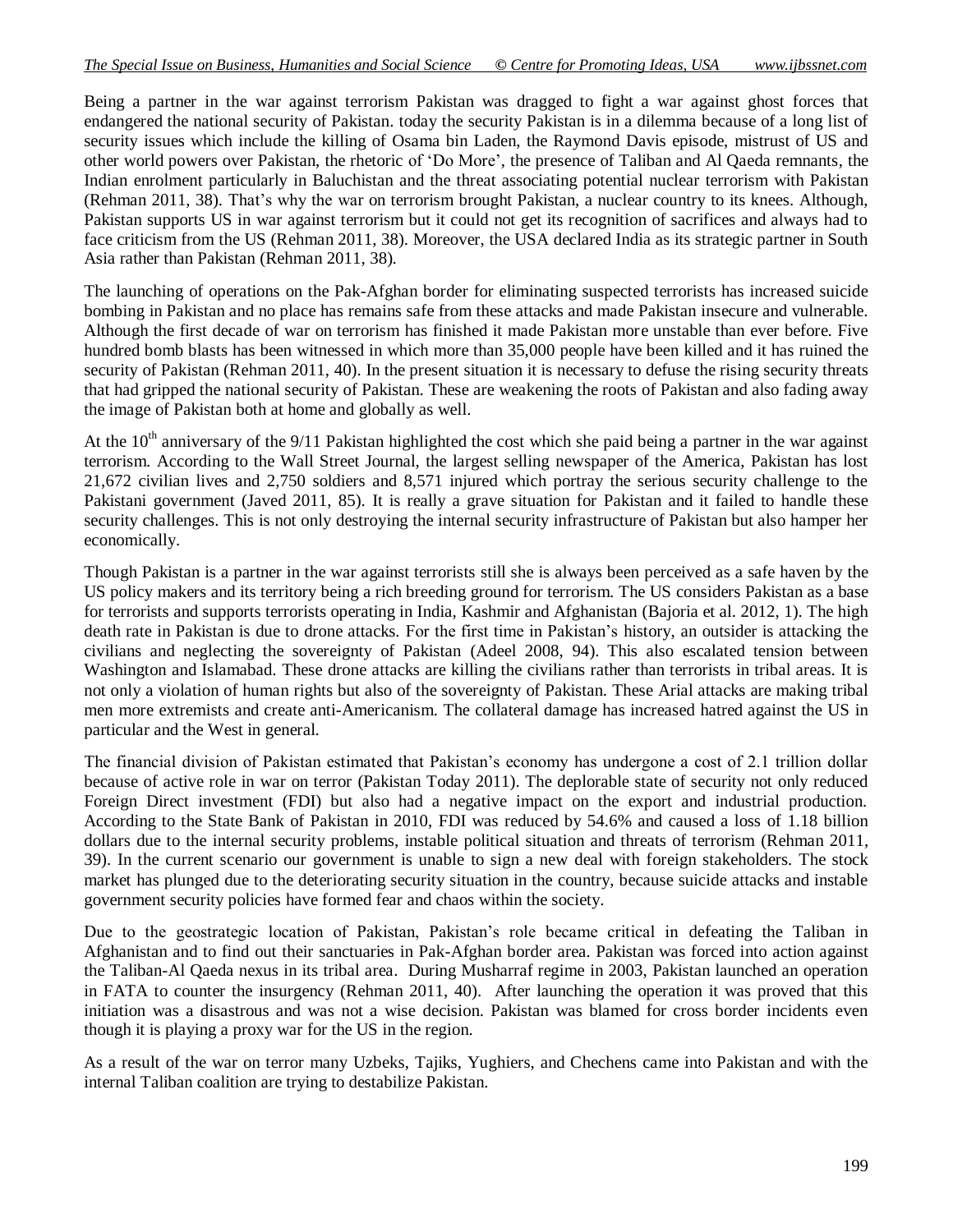They involved in drug trafficking, provide sophisticated arms, abduction of people in order to get ransom money for their activities against security forces and also hitting security forces installed in the tribal belt, which is a great threat to the security of Pakistan (Yousafzai 2011, 138). In this way the war on terror is no more than a nightmare for Pakistan because the contribution of Pakistan pushed it into security dilemma rather than eradicating the existing threat to country. Poverty is on the rise in FATA which has created extremism and weak law and order situation in Pakistan. This situation has been exploited by Taliban and Al Qaeda. They recruited these deprived youngsters and use them in their interest against the country and thus undermine the security of the country (Jaspal 2009, 27).

Education in Pakistan also suffered due to the war on terror. As a result of the operation against the Taliban and Al Qaeda, these extremists and terrorists burned and destroyed more than 190 schools in tribal area of Pakistan. Pakistan is already facing the highest illiteracy rate. Female education has been banned by the Taliban in Tribal areas. Furthermore, 42% of boy's institutions have been destroyed. Almost 150,000 students have been deprived of education whereas 8,000 female teachers are jobless (Hassan 2009). Illiteracy is also a security challenge for Pakistan. It has terrible implications for government stability and for the future of education.

# *6. Recommendations and Conclusion*

This critical scenario demands the most serious and wise decisions ever taken before. Force is not a viable solution to deal with militants in the tribal belt, because it could increase revenge and anger of the local people. The war against terrorism can never be won by force alone. Pakistan should adopt a peaceful and realistic policy to deal with militancy existing in the state. Pakistan can improve its non-traditional security if it adopts the following strategy and measures.

- The need of the hour is to make internal policies based on tolerance and moderation to counter extremism and drastic reforms need to be initiated.
- Economic and educational reforms can bring about positive changes and Madrassas need to be under scrutiny so that the radical preaching can be taken from tribal as well as from settled areas.
- Pakistan should mainstream extremism and terrorism issues into policies and development programs as a key planning strategy to promote harmony in society. This will improve and will contribute to the national, social, and economic development of Pakistan.
- Currently, the Government of Pakistan is spending about 2% of GNP on education, which is insufficient in light of the country's educational needs. The Government must commit to allocate no less than 4% of GNP to the education sector. There is a need of such schools where children could get religious and technical education and that education should be free. In this way these children will be able to earn their livelihood with honor and dignity.
- There is a need to win over the heart and mind of people through development projects, by providing loans, employment opportunity to the educated youth and to bring reforms at national level so that poverty could be alleviated.
- A major problem in many areas of Pakistan is the exploitative role of religious lords that support extremism and terrorism. Authority figures must come forward to stop these religious leaders from exploiting youngsters who are the victims of such lords.
- An improvement in law and order situation is an essential tool in order to curb religious militancy, extremism and terrorism from Pakistani society.
- Strengthening the democratic institution and independence of judiciary is also paramount as this will ensure accountability of every citizen of Pakistan.
- Pakistan needs to revise its strategies to deal with the insurgency within the country. Afghanistan's instability had provided India a haven on the earth, as it is [was] using Afghanistan's soil to destabilize Pakistan. This is a worse addition to the portfolio of security threats faced by Pakistan. It requires bold steps regarding border protection by showing serious response against any allegation.
- The US should also help Pakistan economically and should start developmental projects especially in tribal area. Economic prosperity, social development, and political reforms in those areas can help to maintain peace in long run
- The United States and the international community should also cooperate with Pakistan instead of exerting pressure, to mellow out extremism and eventually help purge terrorism.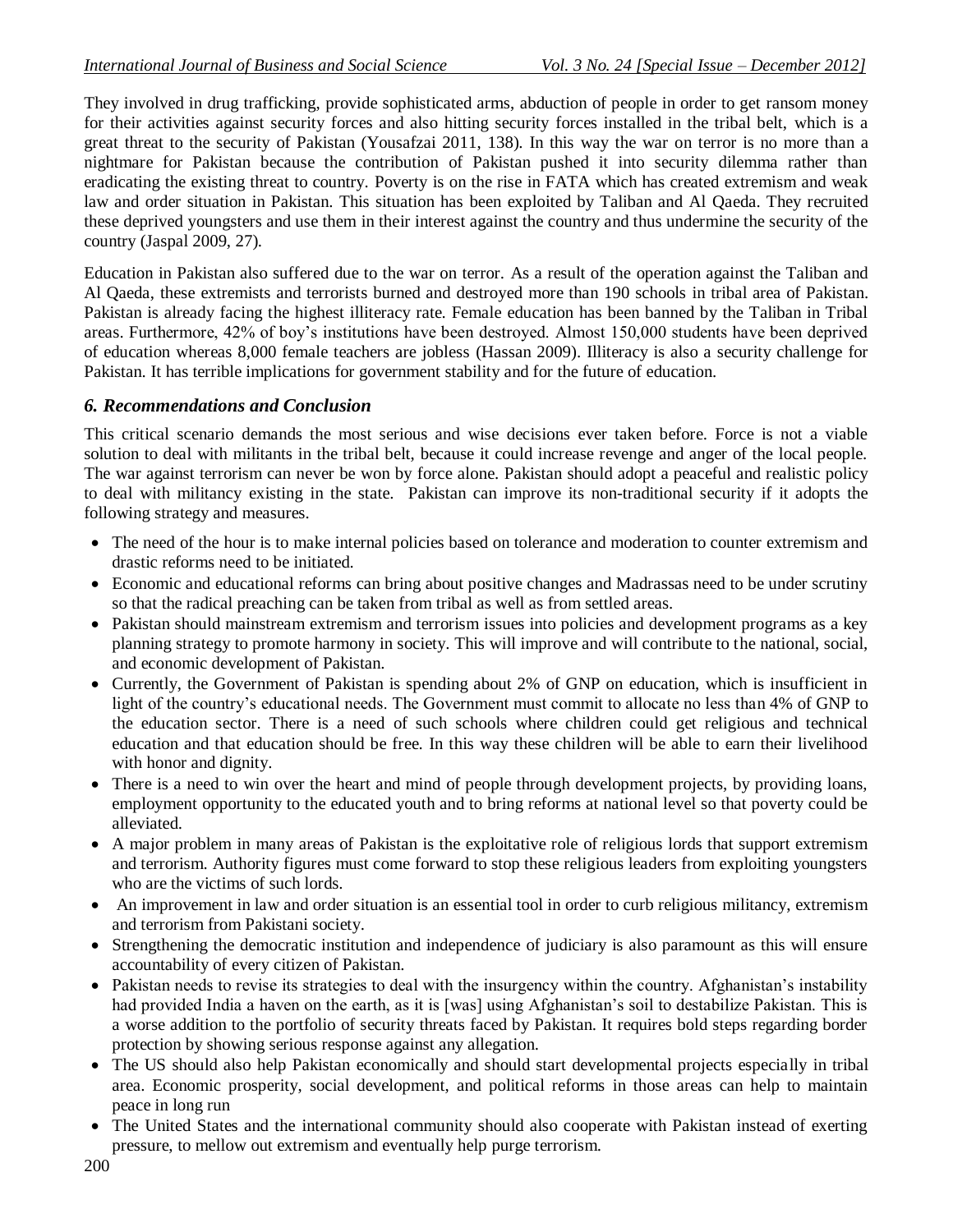- Civil society and common people must play an active role and help government in its fight against terrorism and extremism, while the government on its part brings about positive changes in governance. This will ensure peace and progress of Pakistan.
- In the post-Afghanistan war scenario, terrorist groups would be looking for more appealing targets. The ungoverned spaces in mega cities littered with terrorist groups notwithstanding, there is also a need to seriously think about the emerging nexus of terrorist groups located in Punjab, generally termed as the Punjabi Taliban (PT), TTP and al Qaeda.
- The role of media against the campaign of extremism and terrorism cannot be denied as it is the main source of keeping the general aware and update what is going around the globe. Instead of yellow journalism they must educate the youth about the evil deeds of these militant groups and thus they can play a constructive role.

#### *7. Limitations*

- (1) How valid are the findings for terrorism and extremism in Pakistan security? One possible threat to internal validity is that for any specific article, reported factors may not have in fact described the underlying reason. It is also possible that in some studies there may have been a tendency for particular kinds of factors to be reported in favour of other factors. Many of the contributing studies were case studies and empirical studies which may be subject to publication bias.
- (2) How safe is it to generalise these findings? Our sample contains of different articles. Our findings are not based on any studies that used a random sample of terrorism and extremism in Pakistan. The issue of generalising these findings can also be considered by comparing our findings with results from other related studies. We found many similarities in our findings and findings by other studies, and this provides some support for generalisation.
- (3) The numerical data may be subject to variation because different organizations have different sources.

#### *Acknowledgment*

We are thankful to the faculty members of International Relations at Quaid-i-Azam University Islamabad, National Defence University Islamabad, and the reviewer at University of Malakand Pakistan for validation of this paper.

## *8. References*

2008. Bomb rocks Islamabad hotel, at least 60 dead. *Times of India* (September 20).

- Ahmar, Moonis. 2005. *Afghanistan after 9/11: the Challenge of Rebuilding Afghanistan.* University of Karachi.
- Ahmar, Moonis. 2011. The Challenge of Extremism in Pakistan: Are There Lessons to be learnt from the Experience of Singapore?. *Islamabad Policy Research Institute (IPRI)* 11 (2) summer: 46-47.
- Ahmed, Colonel Saajad. 2005. International Terrorism and Its Impact on Pakistan's Security. *National Defence University (NDU) Journal* 11: 131.
- Akram, Muqrrab. 2011. Pakistan's Foreign Policy: Internal Challenges in New Millennium. *Berkeley Journal of Social Sciences* 1(2) (February): 8.
- Ali, Arshad. 2011. Internal Instability in Pakistan-Ideological and socioeconomic perspectives. *Strategic Studies*  31(1&2) spring & winter: 76-79.
- Amir, Ayaz. 2010. Punjab Can No Longer Live in a State of Denial. *News International* Islamabad (March 19).
- Askari, Syed Jaffar. 2008. Economic Woes Cause Brain Drain. *The Nation* Islamabad (October 9).
- Baylis, John. 2001. International and Global Security in the Post Cold War Era. John Baylis and Steve Smith, *The Globalization of World Politics*, New York: 254-274.
- Chandran, D., Suba, and P.R Chari. 2011. Armed Conflict in South Asia 2010: Growing Left Wing Extremism and Religious Violence. Routedge New Delhi: 52-53.
- Cheema, Pervaiz Iqbal, Maqsudal Haq Noori and Ahmed Rashid. 2006. (ed.) Political Violence and Terrorism in South Asia. *Islamabad Policy Research Institute (IPRI*: 1-2.
- Cheema, Pervaiz Iqbal. 2006. Non Traditional and Human Security. *Institute of Policy Study (IPS)* Islamabad: 347.
- Fayyaz, Shabana. 2007. The Phenomenon of Terrorism in South Asia and its Impact on Human Security: Non Traditional and Human Security in South Asia. *Institute of Regional Studies* (IRS) Islamabad: 187-188.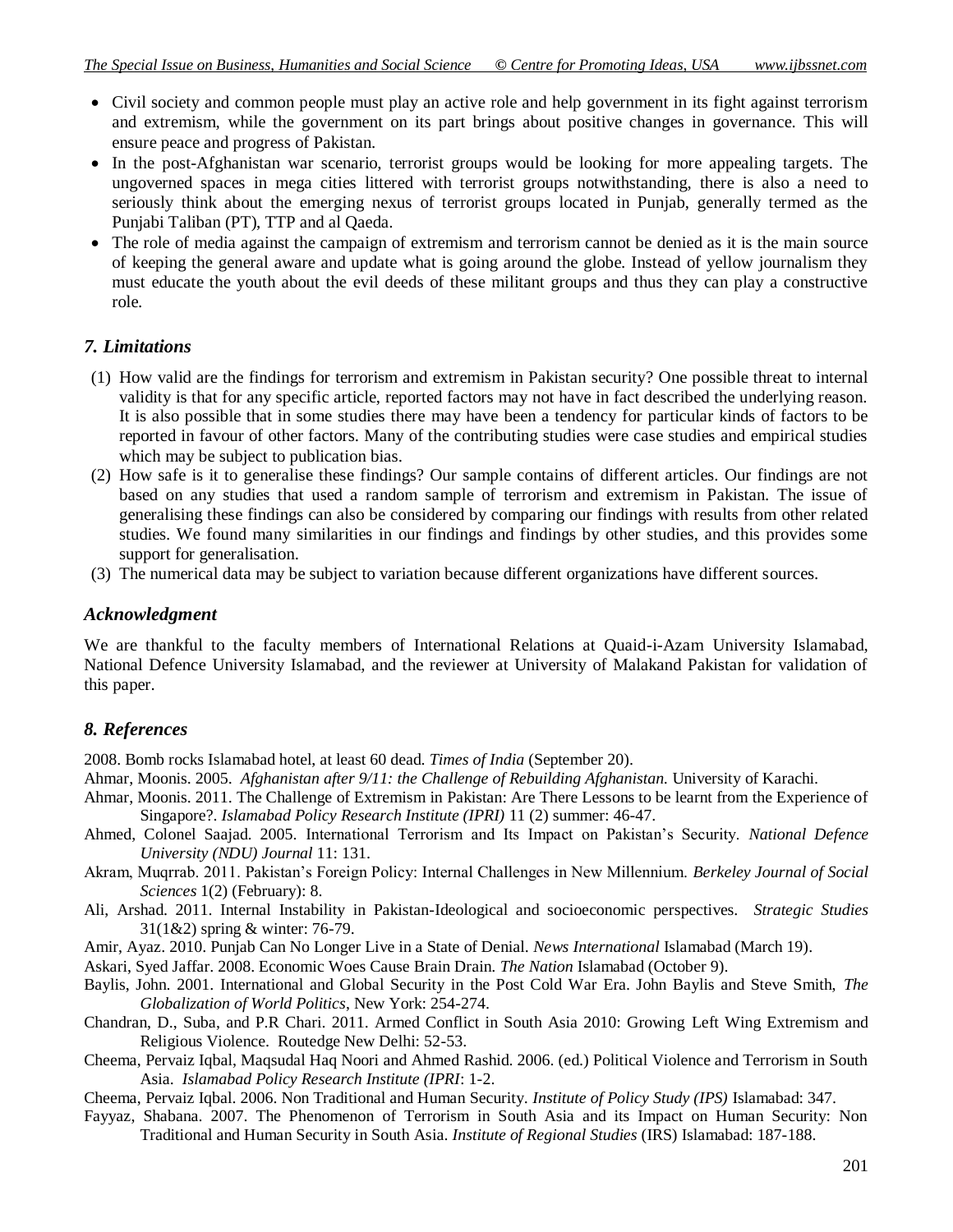Firdous, Kiran. 2009. Militancy in Pakistan. *Strategic Studies* 30(2) summer & autumn: 50-59.

- Haq, Mahbub Ul. 1994. Redefining Security. UNDP Human Development Report: 229.
- Haq, Noor ul. 2011. Pakistan A Victim of Terrorism. *Islamabad Policy Research Institute (IPRI)* 3*.*
- Hasanat, Syed Farooq. 2005. Afghan Crises: a Dilemma for Pakistan's Security and international Response. *Perceptions* 1 spring: 37.
- Hassan, Mehmood-Ul-. 2009. Socio-Economic costs of Terrorism with Special Reference to Pakistan (March 03)[.](http://www.opfblog.com/7055/socio-economic-costs-of-terrorism-with-special-reference-to-pakistan/) <http://www.opfblog.com/7055/socio-economic-costs-of-terrorism-with-special-reference-to-pakistan/> (Accessed January 10, 2012).
- Hathaway, Robert. 2010. Planet Pakistan. *Washington Quarterly* winter: 29-37.
- Hilali, A., Z. 2010. FATA: The Strategic Depth of Pakistan. *Margalla Papers*: 67.
- Jaspal, Zafar Nawasz. 2009. Threat of Extremism and Terrorist Syndicate beyond FATA. *Journal of Political Studies* 1(Issue 2): 27.
- Javid, Umbreen. 2011. War on Terror Partnership: Effects, Concerns and Implication for Pakistan and USA. *Journal of International Studies (JISI)* Issues 18 (January): 85.
- Bajoria, Jayshree, and Jonathan Masterz. 2012. Pakistan's new Generation of Terrorism (September 26). [www.cfr.org/pakistan/paqkistan-new-generation-terrorism/p15422](http://www.cfr.org/pakistan/paqkistan-new-generation-terrorism/p15422%20Accessed%20November%2017) (Accessed November 17, 2012).
- Khan, Adeel. 2008. Pakistan in 2007. *Current Affairs digest* (July): 92.
- Khan, Muhammad Khurshid. 2009. Analysing Domestic Terrorism as a Threat to Pakistan Security and the Policy Response. *Islamabad Policy Research Institute (IPRI)* 11 summer.
- Malik, Salma. 2005. Terrorism and Its Implication on Internal and External Security Dynamic of Pakistan. *Margalla Papers*: 23.
- Mirza, Fahmida. 2009. Poverty and Illiteracy main causes of Extremism. *Baluchistan Time* Quetta, (November19).
- Murphy, Eamon, and Ahmed Rashid Malik. 2009. Pakistan Jihad: The Making of Religious Terrorism. *Islamabad Policy Research Institute (IPRI)* 11(2) summer: 17-19.
- National Strategy for countering Extremism and Terrorism. 2009-2010. *National Strategy Paper*: 130.
- Organization of Islamic Countries definition Terrorism. [http://cnsnews.com/news/article/islamic-bloc-declines](http://cnsnews.com/news/article/islamic-bloc-declines-condemn-all-terrorism)[condemn-all-terrorism](http://cnsnews.com/news/article/islamic-bloc-declines-condemn-all-terrorism) (Accessed October 23).
- Pakistan Today. 2011. Available online at [http://www.pakistan](http://www.pakistan/) today.com.pk/2011/08/united-FRONT/, (Accessed December 12, 2011).
- Pandey, Aditya. 2005. (ed.) South Asia: Polity, Literacy and Conflict Resolution (Non-Traditional Security Approach; Institutional Perspective; Concept of the International Community; Implications for Regional Security). Delhi: 27-59.
- Rana, Muhammad Amir. 2011. Pakistan Security report 2010. *Pakistan Institute of Peace study (PIPS)*: 2.
- Rehman, Attiq-Ur-. 2011. Pak-US Strategic Relations under War on Terror A Decade of Security Challenges for Pakistan *Monthly Current Affair Digest* (October): 38.
- Rehman, Habib Ur. 2011. Rising Trends of Terrorism: Causes, Dynamic and Remedies (A case study of Pakistan). *Dialogue* 4(3): 415.
- Salman, Masood. 2008. More Bodies Pulled from Hotel Rubble in Pakistan. *New York Times* (September 21).
- Saima Afzal, Hamid Iqbal, Mavara Inayat. 2012. Sectarianism and Its Implications for Pakistan Security: Policy Recommendations Using Exploratory Study. *IOSR Journal of Humanities and Social Science (JHSS)* 4, Issue 4 (November. – December): 19-26.
- Significances Decline in Foreign Investment to Pakistan. 2011. Available online at <http://ibrahimsajidmalick.com/tag/fdi/>(Accessed December 12, 2011).
- Sittar, Noman. 2009. Terrorism: Dynamic of The New Wave. *Margalla papers:* 2.
- Sultan, Major General Shukat. 2006. Pakistan's Struggle against Terrorism. *Pakistan Defiance Review*20 summer: 6. Title 22 of the United States Code, Section 2656f (d).

http://terrorism.about.com/od/whatisterroris1/ss/DefineTerrorism 5.htm (Accessed August 11, 2011).

Wanming, Yang. 2005. On the Concept of Comprehensive Security. *International Studies* 4, (July): p.6. Webster Dictionary, New York, 1984:384.

- Weinbaum, Marvin. 1996. Security Regimes in South Asia: Definitions and Priorities. In Marvin Weinbaum And Chetan Kumar (ed.), Approaches *for the Millennium Reexamining National Security*, Pakistan: 205-206.
- Xiong, Guangai. 2005. Stand Up to New Challenges Hand in Hand and Build Mankind's Happy Homeland with Joint Efforts. *China Institute for International Strategic Studies*: 196-214.
- Yusafzai, Hamid Iqbal. 2011. *The US Factor in Pak-Afghan Relation post 9/11* Lambert Academic Publishing (LAP) gMB &Co.KG Germany (June).
- Zugui, Gal. 2005. Major Non-Traditional Security Threats in Asia Pacific Region. *China Institute for International Strategic Studies*: 336. <http://www.satporgtp/countries/pakistan/database/sect> (Accessed October 13, 2012).